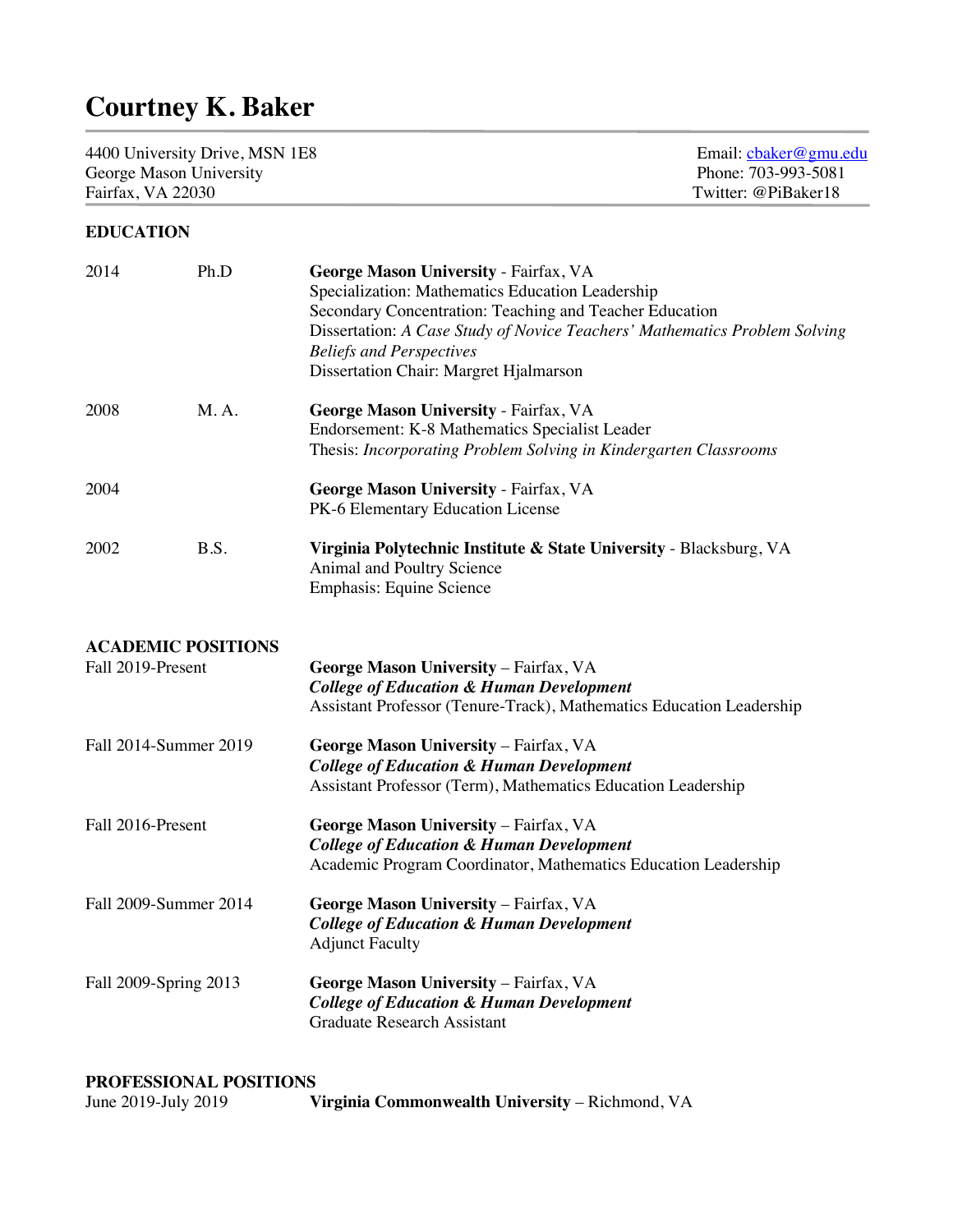|                        | Consultant for Mathematics Teacher Leader Professional Development Design                                                          |
|------------------------|------------------------------------------------------------------------------------------------------------------------------------|
| August 2018-March 2019 | <b>Middleburg Community Charter School - Middleburg, VA</b><br>Professional Development Facilitator & Consultant for K-5 Educators |
| July 2015-Present      | <b>Manassas City Public Schools - Manssas, VA</b><br>Professional Development Facilitator for Mathematics Coaches                  |
| 2011-2014              | Virginia Run Elementary School – Centreville, VA<br><b>Mathematics Resource Teacher</b>                                            |
| 2012-2014              | <b>Fairfax County Public Schools - Fairfax, VA</b><br><b>Teacher Intervention Team Program Consultant</b>                          |
| 2009-2011              | Clearview Elementary School - Herndon, VA<br><b>Mathematics Consultant</b>                                                         |
| 2006-2009              | <b>Eagle View Elementary School - Fairfax, VA</b><br>Second & Fourth Grade Teacher                                                 |
| 2004-2006              | <b>Parklawn Elementary School - Fairfax, VA</b><br>Fourth Grade Teacher                                                            |

# **RESEARCH INTERESTS**

- Development of mathematics specialists, coaches, and teacher leaders
- Model-eliciting activities
- Self-study methodology
- Synchronous online teaching; specializing in leadership
- Design-based implementation research w/district partnerships
- STEM integration and problem-based learning

# **RESEARCH AND SCHOLARSHIP**

# **Peer-Reviewed Research Articles**

- **Baker, C.** & Knapp, M. (2019). The decision-making protocol for mathematics coaching: Addressing the complexity of coaching with intentionality and reflection. *Mathematics Teacher Educator, 7*(2), 27-43.
- **Baker, C.** & Hjalmarson, M. (2019). Designing purposeful interactions to advance synchronous learning experiences. *International Journal of Web-based Learning and Teaching Technologies, 14*(1), 1-16*.*
- **Baker, C. K.,** Galanti, T. M.\*, Graham, J.#, Hayden, K.\* & Bailey, P. (2018). From book club to professional learning community: Empowering a network of mathematics specialists. *School University Partnerships, 11*(4), 48-63*.*
- **Baker, C. K.** & Galanti, T. M.\* (2017). Integrating STEM in K-8 classrooms using modeleliciting activities: Responsive professional development for mathematics teacher leaders. *International Journal of STEM Education, 4(10).* doi:10.1186/s40594-017-0066-3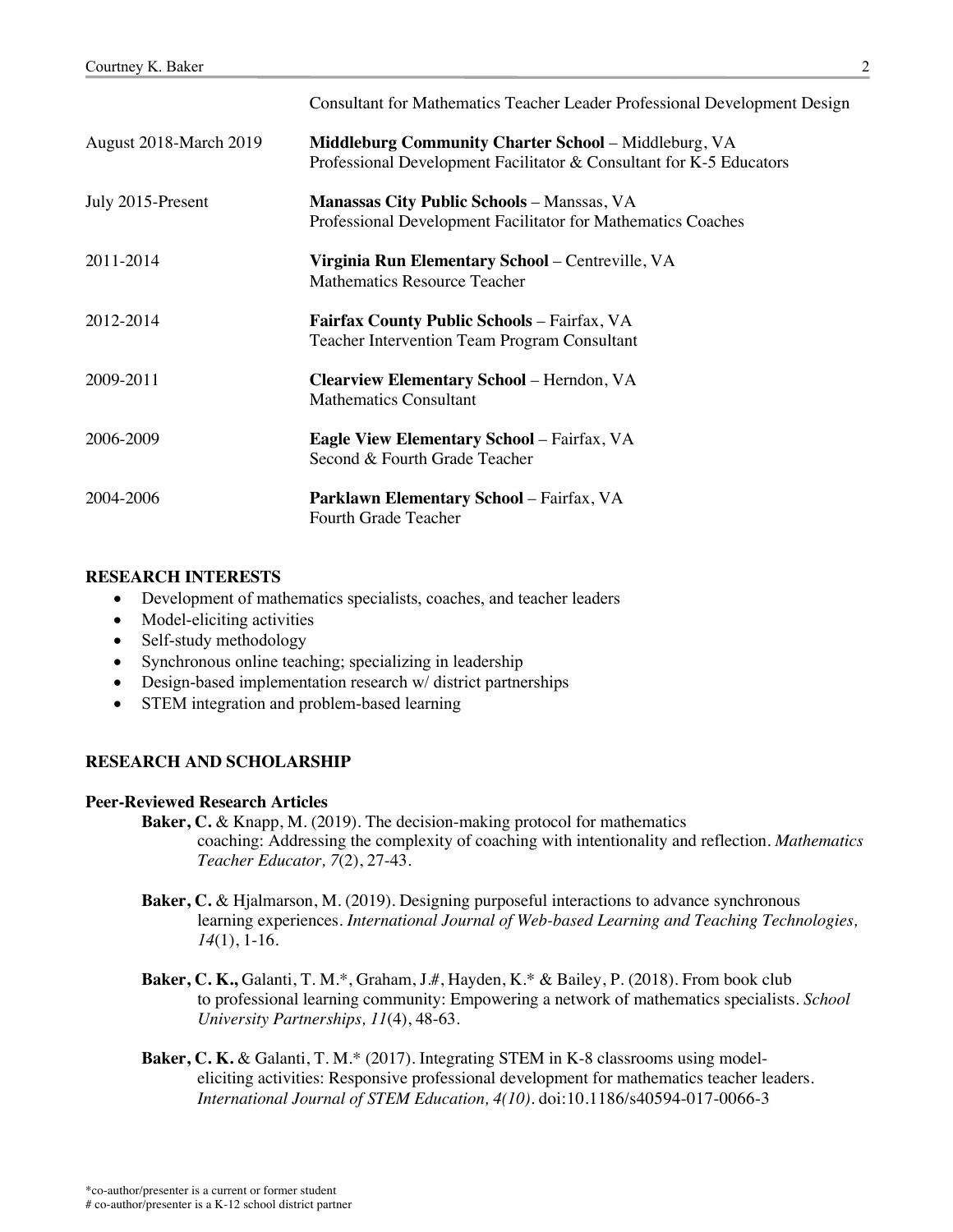Groth, L.A., Parker, A., Parsons, S.A., Sprague, D., Brown, E. L., **Baker, C.** & Suh, J. (2017). George Mason University's elementary PDS program: Embracing innovation. *School-University Partnerships: The Journal of the National Association for Professional Development Schools, 10*(1), 3-5.

#### **Peer-Reviewed Practitioner Articles**

- **Baker, C.** & Wallace, A (2019). Notes from the field: A mathematics teaching and learning resource bar none. *Virginia Mathematics Teacher, 45*(2). Retreived from http://www.vctm.org/VMT-Spring-2019
- **Baker, C.,** Knapp, M., & Galanti, T. M.\* (2018). Principles to actions: Coaches engage. *Teaching Children Mathematics, 25*(1), 36-45.
- **Baker, C.** & Wills, T. (2012). Technology from the Classroom: Have you used a glog yet? *Teaching Children Mathematics*, *19*(5), 324-327.

#### **Referred Book Chapters**

- Hjalmarson, M., Holincheck, N., **Baker, C.,** & Galanti, T.**\*** (in press). Modeling in STEM learning. In M. Mohr-Schroeder and T. Moore (Eds.). *Handbook of Research on STEM Education (pp. TBD)*. Charlotte, NC: Association of Mathematics Teacher Educators.
- **Baker, C. K.,** Bitto, L., Wills, T., Galanti, T. M.\*, & Eatmon, C.\* (2018). Developing teacher leaders through self-study: A mathematics education field experience. In Hodges, T. E., & Baum, A. (Eds.). *Handbook of Research on Teacher Education* (pp. 635-658). Hershey, PA: IGI Global.
- Gallagher, M. A., Parsons, S. A., Parker, A. K., Groth, L., Brown, E. L., **Baker, C.,** & Suh, J. M. (2018). The importance of collaboration: Embedding courses in clinical practice. In K. Zenkov & K. Pytash (Eds.), *Clinical experiences in teacher preparation: Critical, project-based interventions in diverse classrooms.* New York, NY: Routledge.
- Suh, J. M., Birkhead, S.\* **Baker, C.,** Frank, T., & Seshaiyer, P. (2017). Leveraging Coach-Facilitated Professional Development to Create Teacher Networks for Enhancing Professional Practice. In L. West & M. Boston (Eds.), *Annual Perspectives in Mathematics Education: Reflective and Collaborative Processes to Improve Mathematics Teaching* (89- 100). Reston, VA: National Council of Teachers of Mathematics.
- Suh, J. M., Sprague, D. R., & **Baker, C. K.** (2016). Transforming mathematics teacher knowledge in the digital age through iterative design of course-based projects. In Niess, M., Driskell, S., & Hollebrands, K. (Eds.), *Handbook of Research on Transforming Mathematics Teacher Education in the Digital Age* (190-214). Hershey, PA: IGI Global.

#### **Invited Book Chapters**

**Baker, C.,** Bailey, P., Larsen, S., & Galanti, T.**\*** (2017). A critical analysis of emerging highleverage practices for mathematics specialists. In M. McGatha and N. Rigelman (Eds.). *Elementary Mathematics Specialists (pp.183-192)*. Charlotte, NC: Association of Mathematics Teacher Educators.

**Baker, C. K.,** Bailey, P., Hjalmarson, M. A, & King, L.\* (2017). Mentoring mathematics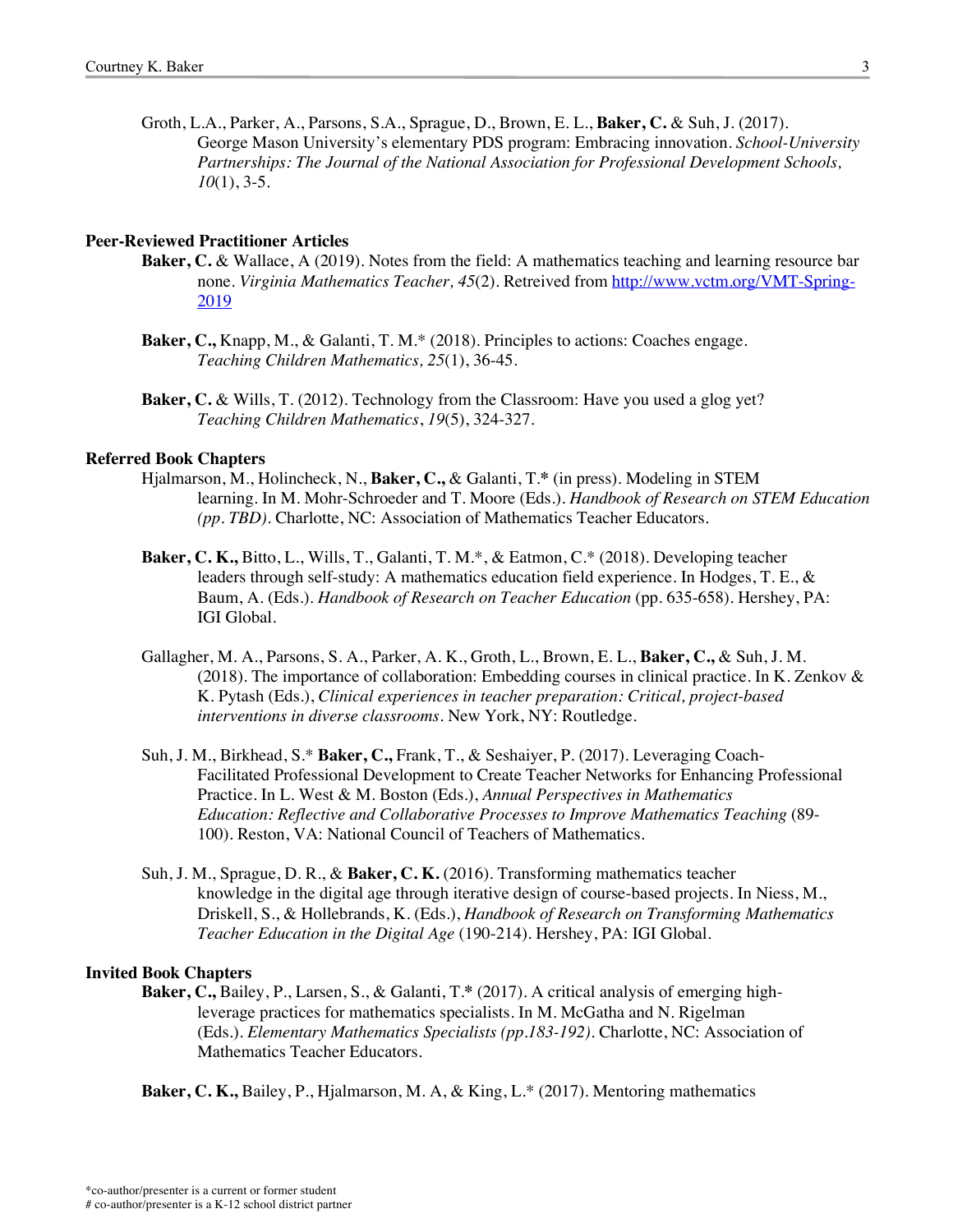teacher leaders: Guiding the transition from classroom teacher to agent of change. In Kent, A.M., & Green, A.M. (Eds.). *Across the Domains: Examining Best Practices in Mentoring Public School Educators* (pp.189-202)*.* Charlotte, NC: Information Age Publishing.

## **Invited Blog Post**

Baker, C. (April, 2017). When teacher candidates "do the math" with Exemplars. [blog post] Retrieved from:

https://www.exemplars.com/blog/education/2607?utm\_source=Master+Subscription+List&utm\_c ampaign=ccb72d611b-20170427-anchorpaper-blog-A-B-PSCC&utm\_medium=email&utm\_term=0\_bef865cbab-ccb72d611b-96728469

#### **Social Media Publications Invited Podcasts**

Baker, C. & Knapp, M. (August, 2019). The Decision-Making Protocol for Mathematics Coaching: Addressing the Complexity of Coaching With Intentionality and Reflection. *Mathematics Teacher Educator* Podcast.

#### **Invited Twitter Chats**

Baker, C. & Knapp, M. (September, 2018). Coaches engage with *Principles to Actions*. *Teaching Children Mathematics* Twitter Chat for Featured Articles.

# **SPONSORED RESEARCH ACTIVITIES**

### **Funded Grants**

- **C. Baker (PI)**, M. Hjalmarson, N. Holincheck, & J. Nelson. *Model-eliciting activity design considerations to achieve K-8 STEM integration*. (02/01/2019 – 06/30/2020). George Mason University, College of Education SEED Grant. Award Amount \$7,428.00.
- **C. Baker (PI)**, M. Hjalmarson, N. Holincheck, & J. Nelson. *Model-eliciting activity design considerations to achieve STEM integration*. (01/26/2018 – 06/30/2019). George Mason University, College of Education SEED Grant. Award Amount \$8,392.00.
- Research Associate and Faculty. (With P. Seshaiyer, J. Suh, & T. Frank) *Transitions*: *Transforming mathematics instruction through mathematical modeling, algebraic thinking, and proportional reasoning, teaching and assessing.* (03/01/2015 – 09/30/2018). Virginia Department of Education. Award Amount \$711,114.
- Research Associate and Faculty. (With P. Seshaiyer, J. Suh, & T. Frank) *Developing rational numbers and proportional reasoning through math modeling and performance-based assessments: Teaching and assessing Virginia's 2009 6-8 mathematics standards of learning.* (03/01/2014 – 09/30/2015) Virginia Department of Education. Award Amount \$211,456.

### **Submitted Grants Under Review**

**C. Baker (PI)**, T. Frank (co-PI), & T. Galanti (co-PI). *Halting the Hyper-acceleration of Algebra I to Grade 7 or Earlier*. National Science Foundation, Discovery Research K-12 Education Program. \$99, 564. Submitted November 2019.

#### **Advisory Boards**

Advisory Board Member. Ellington, A. (PI), Trinter, C. (Co-PI), & Whitenack, J (Co-PI). *The*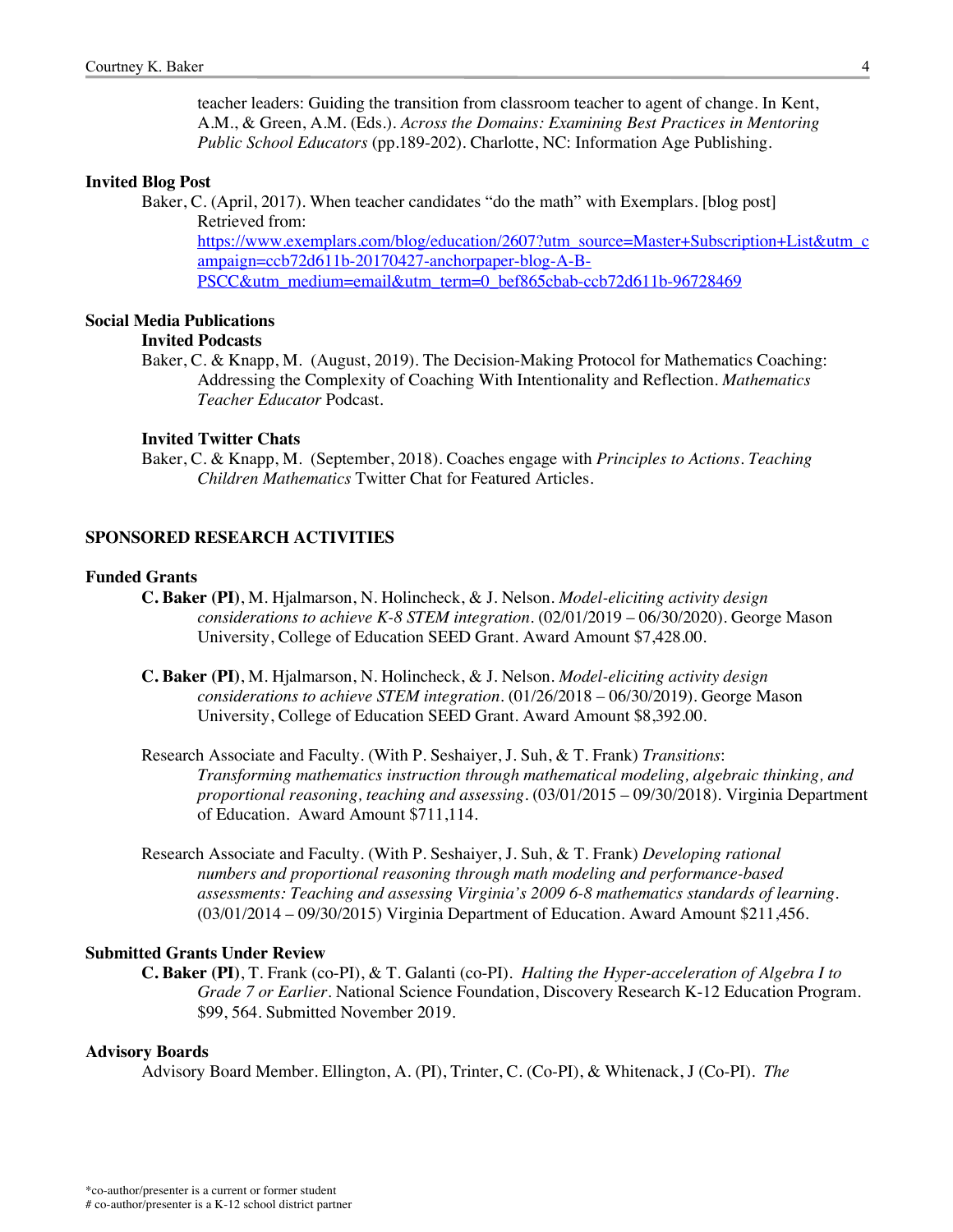*Virginia mathematics specialist initiative: An online program to prepare K-8 mathematics teacher leaders for high-needs school districts.* (05/01/2017 – 04/30/2022). National Science Foundation: Robert Noyce Scholarship Program. Award Amount \$1,499,991.

## **Grants Unfunded**

- T. Frank (co-PI) & **C. Baker (co-PI)**. *Exploring issues in Algebra 1 hyperacceleration*. National Science Foundation, Discovery Research K-12 Education Program. \$99,546. Submitted October 2018.
- N. Holincheck (PI), **C. Baker (co-PI)**, & M. Hjalmarson (co-PI). *Developing K-6 STEM teacher leaders: Teaching computational thinking through model-eliciting activities.* National Science Foundation, Discovery Research K-12 Education Program. \$3,944,014. Submitted November 2018.
- N. Holincheck, **C. Baker (co-PI)**, N. Tryfona, B. Bannan, & C. Edwards. *STEM+C educator corps: Engaging with teachers, teacher educators and curriculum to integrate data science and computational thinking in K-8 STEM education.* National Science Foundation, STEM+Computing K-12 Education Program. \$6,815,040. Submitted July 2018.
- **C. Baker.** *CAREER: Moving the "M" in STEM forward with model- eliciting activities and school-based leadership*. National Science Foundation, CAREER Program. \$772,969. Submitted July 2017.
- **C. Baker** & A. Gilbert. *SEISMIC: Sustained Engagement and Inquiry of STEM through Mathematics Instructional Coaching*. National Science Foundation, Discovery Research K-12 Education Program. \$443,444. Submitted November 2015.

# **HONORS, AWARDS & RECOGNITIONS**

| 2020 | Spotlight Speaker for the 2020 National Council of the Supervisors of Mathematics<br><b>National Conference</b>               |
|------|-------------------------------------------------------------------------------------------------------------------------------|
| 2019 | George Mason University Online Teacher of Distinction                                                                         |
| 2019 | Spotlight Speaker for the 2019 National Council of the Supervisors of Mathematics<br><b>National Conference</b>               |
| 2019 | Leadership Exchange Facilitator for the 2019 National Council of the Supervisors of<br><b>Mathematics National Conference</b> |
| 2015 | Research on Teacher Induction Outstanding Dissertation Award: Second Place<br>American Educational Research Association       |
| 2015 | Online Teaching Initiative Essentials Completion Badge                                                                        |
| 2008 | Academic Award for Mathematics Education Leadership<br>George Mason University – Fairfax, VA                                  |

### **PRESENTATIONS**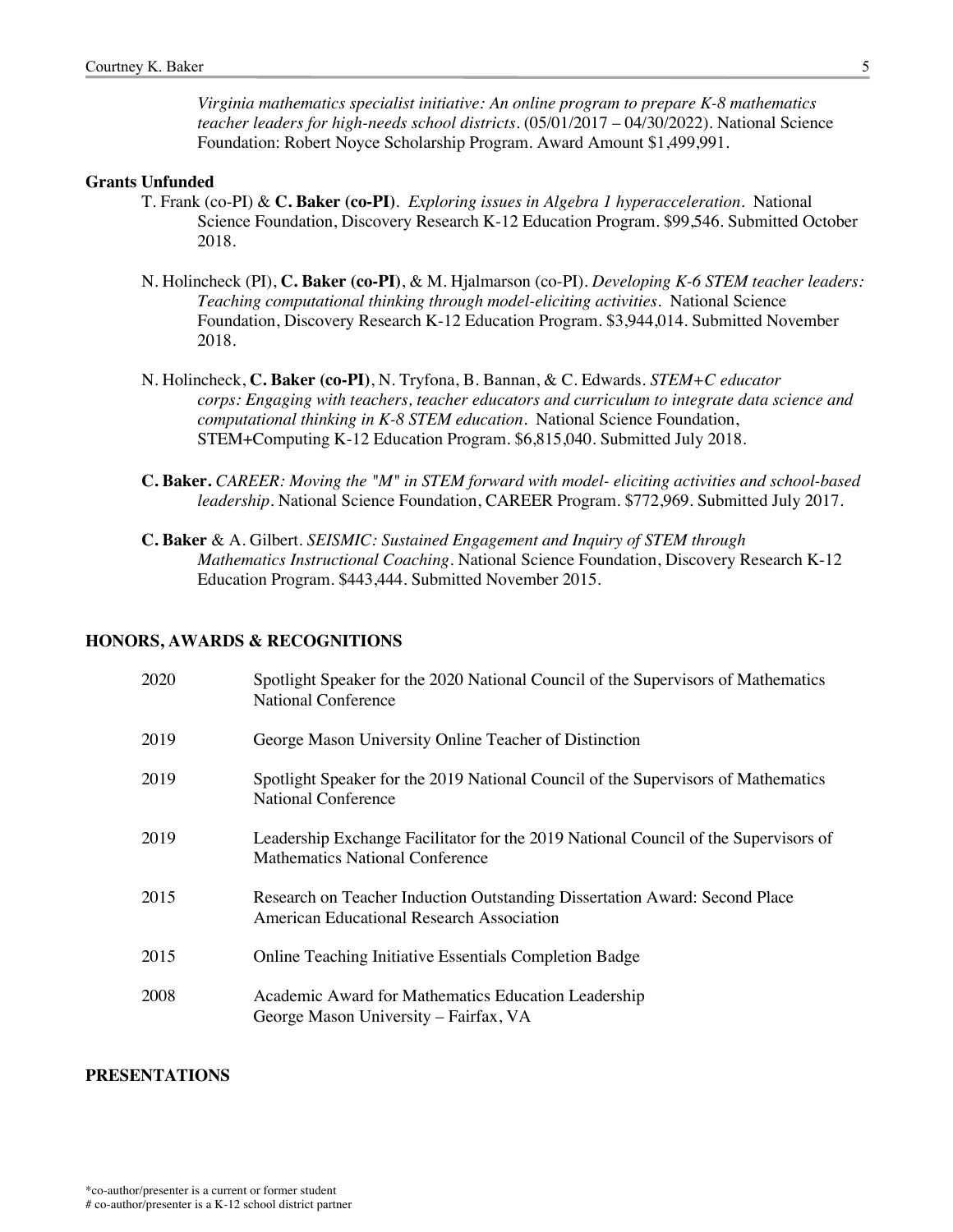#### **Refereed Presentations**

- **Baker, C.,** Galanti, T.\*, Bitto, L., Wills, T. & Eatmon, C. C.\* (2019, November). Acquiring a stance on equity and social justice within an online mathematics specialist program. In Otten, S., de Arujo, Z., Candela, A., & Munter, C. (Eds.), *Proceedings of the 41st annual meeting of the North American Chapter of the International Group for the Psychology of Mathematics Education* (pp. 632-640). St. Louis, MO: University of Missouri.
- **Baker, C.,** Kraft, T.\*, & Galanti, T\*. (2019, November). More than doing a "good job": Coaching for meaningful engagement with model-eliciting activities. In Otten, S., de Arujo, Z., Candela, A., & Munter, C. (Eds.), *Proceedings of the 41st annual meeting of the North American Chapter of the International Group for the Psychology of Mathematics Education* (pp. 655-659). St. Louis, MO: University of Missouri.
- Eatmon, C. C.\*, **Baker, C.,** Morrow-Leong, K., Wills, T. (2019, November). Number talks as a highlevelerage method to foster equity in diverse classrooms. In Otten, S., de Arujo, Z., Candela, A., & Munter, C. (Eds.), *Proceedings of the 41st annual meeting of the North American Chapter of the International Group for the Psychology of Mathematics Education* (pp. 665- 670). St. Louis, MO: University of Missouri.
- Bradey, C., McLean, J., Jung, H., Dominguez, A., **Baker, C. K.,** & Glancy, A. (2019, November). Models and modeling working group. In Otten, S., de Arujo, Z., Candela, A., & Munter, C. (Eds.), *Proceedings of the 41st annual meeting of the North American Chapter of the International Group for the Psychology of Mathematics Education* (pp. 2026-2036). St. Louis, MO: University of Missouri.
- **Baker, C. K**., & Bitto, L. (2019, April). A self-study of mathematics teacher educators in a blended mathematics specialist program. Paper presented at the Annual Meeting of the American Educational Research Association, Toronto, Canada.
- Bolyard, J., & **Baker, C. K**. (2019, April). Examining the work of mathematics specialist or teacher leaders through agency, agenda and positioning. Paper presented at the Annual Meeting of the American Educational Research Association, Toronto, Canada.
- **Baker, C.,** Knapp, M., Hjalmarson, M., Rigelman, N., Bailey, P., & McGatha, M. (2017, October). Developing a research agenda of mathematics teacher leaders and their preparation and professional development experiences. In Galindo, E. B., Newton, J., Stump, S., & Kastberg, S. (Eds.), *Proceedings of the 39th annual meeting of the North American Chapter of the International Group for the Psychology of Mathematics Education* (pp. 1489- 1496). Indianapolis, IN: Purdue University.
- **Baker, C.,** Galanti, T.\*, & Birkhead, S.\* (2017, October). STEM and model-eliciting activities: Responsive professional development for K-8 mathematics coaches. In Galindo, E. B., Newton, J., Stump, S., & Kastberg, S. (Eds.), *Proceedings of the 39th annual meeting of the North American Chapter of the International Group for the Psychology of Mathematics Education* (pp. 439-446). Indianapolis, IN: Purdue University.
- **Baker, C.,** Knapp, M., & Galanti, T.\* (2017, October). Decision-making protocol for mathematics coaching: Connecting research to practice. In Galindo, E. B., Newton, J., Stump, S., & Kastberg, S. (Eds.), *Proceedings of the 39th annual meeting of the North American Chapter of the International Group for the Psychology of Mathematics Education* (p. 535). Indianapolis, IN: Purdue University.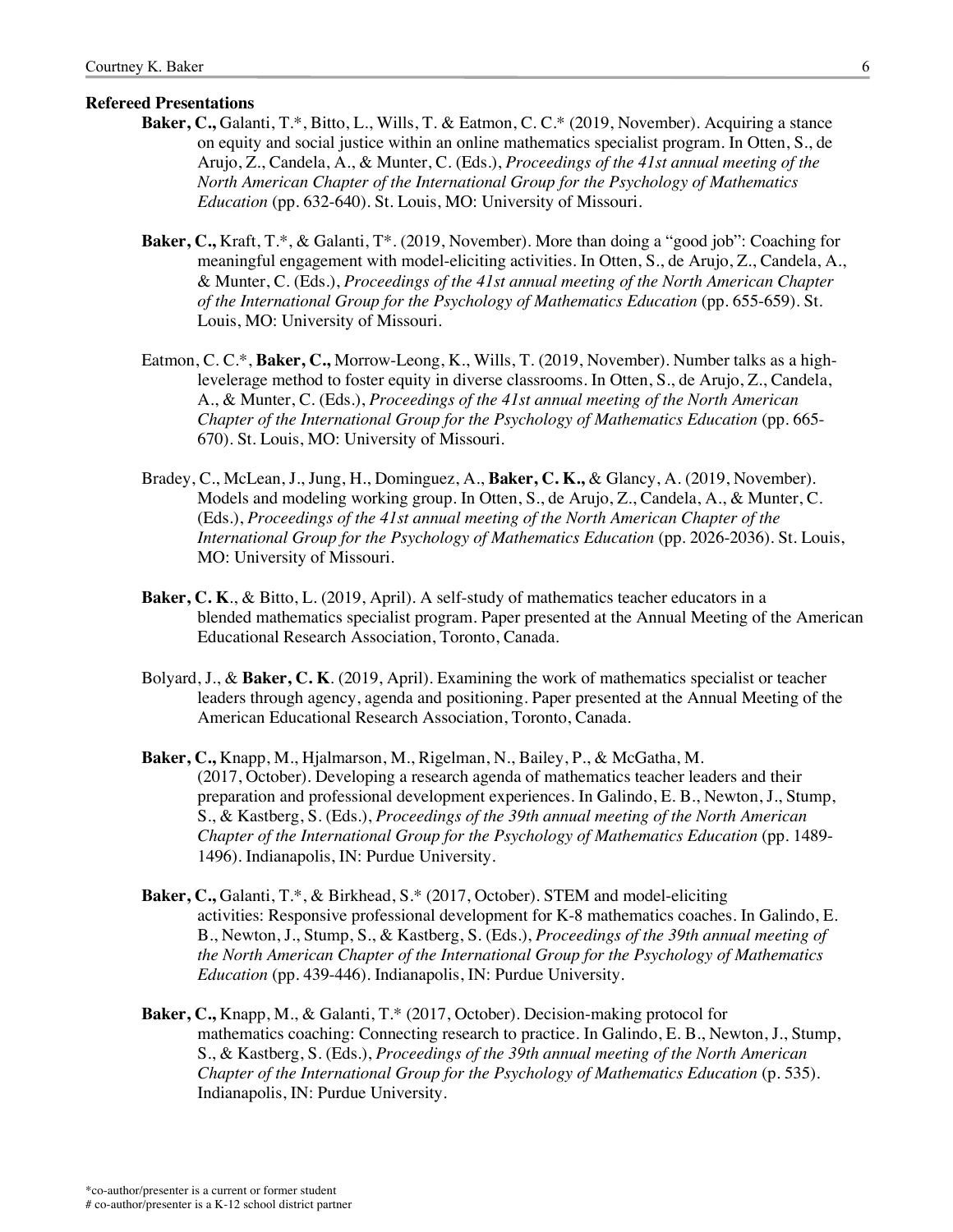- **Baker, C. K**., Hjalmarson, M. A., Bailey, P. & King, L.\* (2017, April). Mentoring mathematics teacher leaders: Guiding the transition from classroom teacher to agent of change. Paper presented at the Annual Meeting of the American Educational Research Association, San Antonio, TX.
- **Baker, C.,** Galanti, T. \*, Suh, J. M., Seshaiyer, P. & Frank, T. (2016, November). Identifying barriers to teacher growth in implementing problem solving by reflecting on lesson study. In Wood, M. B., Turner, E. E., Civil, M., & Eli, J. A. (Eds.), *Proceedings of the 38th annual meeting of the North American Chapter of the International Group for the Psychology of Mathematics Education* (pp. 355-358). Tucson, AZ: The University of Arizona.
- Suh, J. M., Birkhead, S.\*, Seshaiyer, P., Frank, T., & **Baker, C.** (2016, November). The use of coach facilitated professional development to deepen algebraic thinking across the transition grades. In Wood, M. B., Turner, E. E., Civil, M., & Eli, J. A. (Eds.), *Proceedings of the 38th annual meeting of the North American Chapter of the International Group for the Psychology of Mathematics Education* (p. 442). Tucson, AZ: The University of Arizona.
- Parker, A. K., Parsons, S. Groth, L., Sell, C., Brown, E. L., **Baker, C.,** & Gallagher, M. (2016, February). School-based teacher preparation: Collaborating with PK-6 partners to reconceptualize methods courses and field experiences. Paper presented at the annual meeting of the Association of Teacher Educators, Chicago, IL.
- **Baker, C. K.**, Hjalmarson, M. A., Reybold, L. E., & Suh, J.M. (2015, April). The impact of beliefs and background on mathematical problem solving. Paper presented at the Annual Meeting of the American Educational Research Association, Chicago, IL.
- **Baker, C. K.**, Hjalmarson, M. A., & Reybold, L. E. (2013, April). The impact of beliefs and background on a first year teacher's problem solving. Paper presented at the Annual Meeting of the American Educational Research Association, San Francisco, CA.

# **CONFERENCES**

#### **Interational Conferences**

Hjalmarson, M.A. & **Baker, C. K.**. (2016, July). Synchronous online courses for mathematics teacher leaders. Presented at the 13th International Congress on Mathematical Education, Hamburg, Germany.

#### **Invited National Conferences and Institutes**

- **Baker, C. K.,** & Knapp, M. (2018, April). Math Coaches Enact *Principles to Actions*: Intentionally Balancing Content and Context to Make Instructional Shifts. Invited Pre-Session Workshop Presented at the 50<sup>th</sup> Annual Meeting of the National Council of Supervisors of Mathematics, Washington, D.C.
- **Baker, C.** & Knapp, M. (2017, June). The Decision-Making Protocol for Mathematics Coaches: Advancing your practice and school mathematics program. Presented at the National Mathematics Coaching Conference, Farmington, ME.
- **Baker, C. K.** & Ward, J. (2016, July). Base ten and place value: K-2. Presented at the National Council of Teachers of Mathematics Connecting Numbers and Operations in the Classroom Institute, Denver, CO.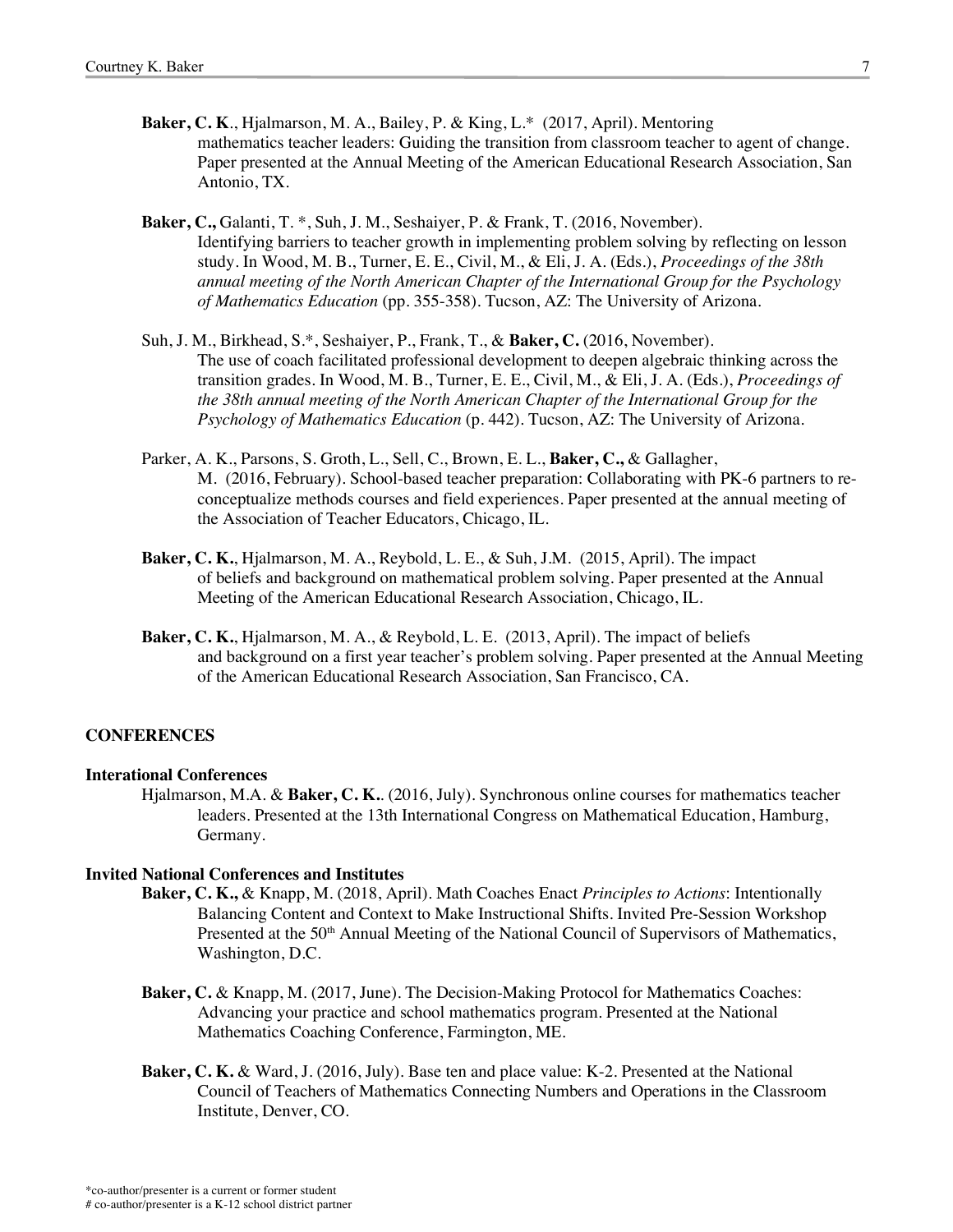- **Baker, C. K.** & Ward, J. (2016, July). Addition and subtraction: K-2. Presented at the National Council of Teachers of Mathematics Connecting Numbers and Operations in the Classroom Institute, Denver, CO.
- **Baker, C. K.** & Ward, J. (2015, July). Base ten and place value: K-2. Presented at the National Council of Teachers of Mathematics Connecting Numbers and Operations in the Classroom Institute, Chicago, IL.
- Bailey, P., Hjalmarson, M., **Baker, C.,** Bolyard, J., King, L\*. (2015, May). Ideal and Reality, Needs and Support: Math Specialist Identity. Presentation at AMTE Elementary Mathematics Specialists Research Conference. Waukesha, WI
- **Baker, C. K.** & Ward, J. (2015, July). Addition and subtraction: K-2. Presented at the National Council of Teachers of Mathematics Connecting Numbers and Operations in the Classroom Institute, Chicago, IL.

#### **National Conferences & Institutes**

- Hjalmarson, M., **Baker, C.**, Holincheck, N., Galanti, T., & Nelson, J. (2019, October). Designing a transdisciplinary model-eliciting activity: Questions and challenges. Presented at the National STEM Education Research Summit, Raleigh, NC.
- **Baker, C.**, & Knapp, M. (2019, April). The Decision-making protocol for mathematics coaching: Apply high-leverage practices and advocate change. Presented at the National Council of Teachers of Mathematics Conference, San Diego, CA.
- **Baker, C. K.,** Knapp, M., & Rigelman, R. (2019, April). Practice makes perfect: Developing an effective mathematics practice through intentionally planned rehearsals. Presented at the 51st Annual Meeting of the National Council of Supervisors of Mathematics, San Diego, CA.
- **Baker, C.**, Bitto, L., Wills, T., Galanti, T.\*, & Eatmon, C.\* (2019, February). Developing leaders through self-study research: An analysis of field experiences in a mathematics specialist program. Presented at the Association of Mathematics Teacher Educators National Conference, Orlando, FL.
- Knapp, M., **Baker, C.**, Rigelman, N., Larsen, S., Flessner, C., & Gibbons, G. (2019, February). Rehearsals as tools for mathematics teacher leader professional learning. Presented at the Association of Mathematics Teacher Educators National Conference, Orlando, FL.
- Knapp, M., **Baker, C. K.,** & Hayden, K.\* (2018, April). The Decision-making protocol for mathematics coaching: A tool to empower mathematics teacher leaders in supporting equitable teaching practices. Presented at the 50th Annual Meeting of the National Council of Supervisors of Mathematics, Washington, D.C.
- **Baker, C. K.,** Bailey, P., & Galanti, T.\* (2017, April). From book club to professional learning community: Transforming and sustaining coaching capacity. Presented at the 49th Annual Meeting of the National Council of Supervisors of Mathematics, San Antonio, TX.
- Larsen, S., Bailey, P., & **Baker, C.** (2017, April). Professional development for elementary mathematics specialists: Supporting research-based principles and practices. Presented at 2017 National Council of Supervisor of Mathematics Annual Conference, San Antonio, TX.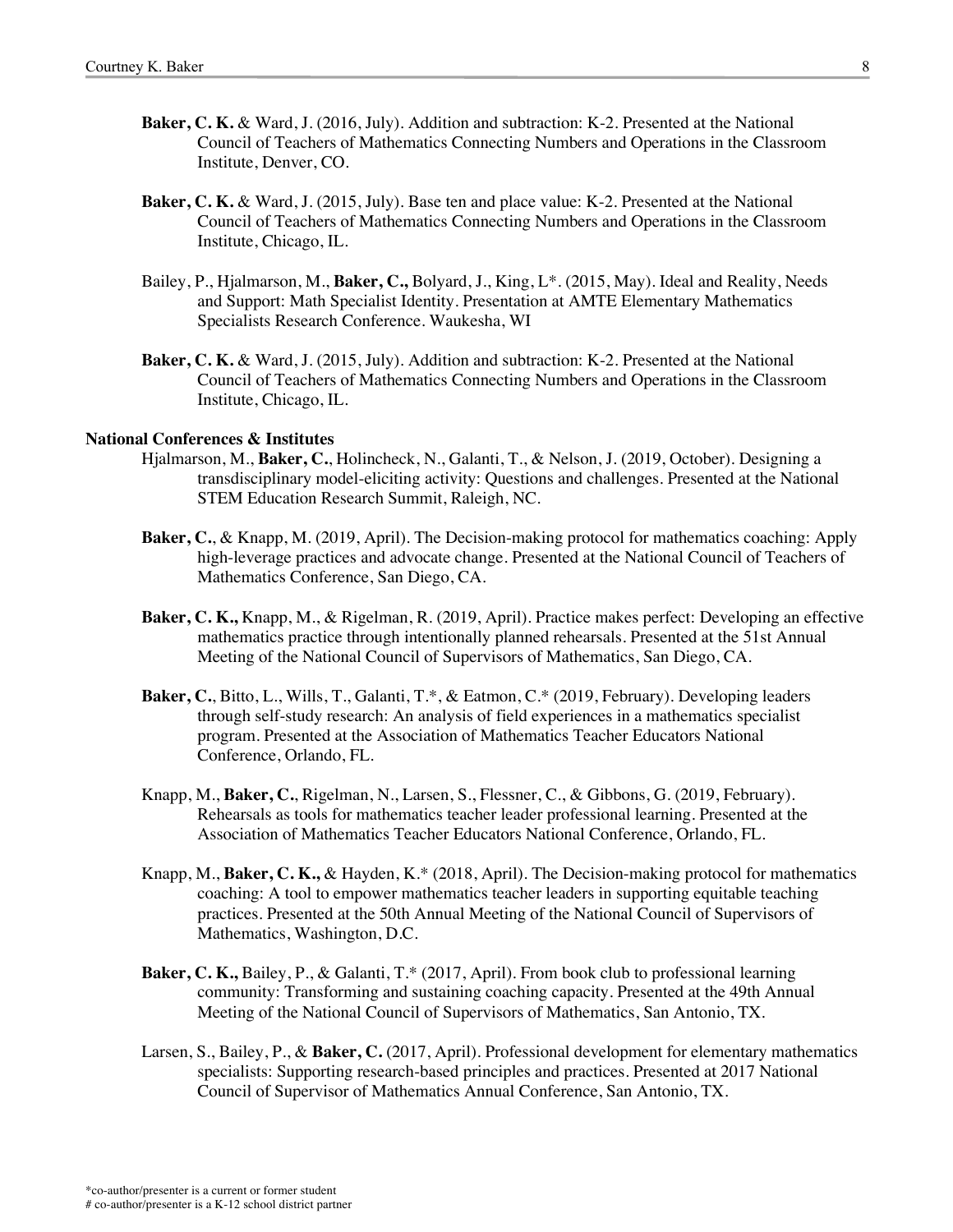- Galanti, T.\* & **Baker, C.** (2017, April). Integrating the "M" in STEM through coaching and modeleliciting activities*.* Session presented at the 2017 National Council of Teachers of Mathematics Research (NCTM-R) Annual Meeting, San Antonio, TX.
- **Baker, C.**, Larsen, S., Bailey, P., Galanti, T.\* (2017, February). A critical analysis of emerging highleverage practices for mathematics specialists. Presented at the Association of Mathematics Teacher Educators National Conference, Orlando, FL.
- Suh, J. M., **Baker, C.K.,** King, L.\*, Galanti, T.\*, Birkhead, S.\*, Frank, T. & Seshaiyer, P. (June, 2016). Differentiating PD for mathematics specialists through Lesson Study collaborative networks and video coaching. Presented at the Virginia Mathematics Specialists Institute, Richmond, VA.
- Bailey, P., **Baker, C.**, & Larsen, S. (2016, April). Supporting mathematics specialists: Identification and development of high-leverage practices. Presented at the National Council of Teachers of Mathematics Research Conference, San Francisco, CA.
- Sprague, D., **Baker, C.,** & Suh, J. (2016, March). From self-study to collaboration: Working together to redesign the technology course. Presented at the National Association of Professional Development Schools Conference, Washington, D.C.
- Bailey, P., **Baker, C.**, Hjalmarson, M., Bolyard, J. & King, L.\* (2016, January). I am a math specialist: Now what? Presented at the Association of Mathematics Teacher Educators National Conference, Irvine, CA.
- Sell, C. R., Groth, L., **Baker, C.,** Parker, A. K., & Parsons, S. (April 2015). Purposeful exploration of video-coding (Edthena) in an elementary teacher preparation program. Presentation at the annual meeting of the Association of Teacher Educators of Virginia (ATE-VA), Roanoke, VA.
- Baker, C. K. (2011, October). Student invented mathematics: Promoting critical thinking of computation through problem-based assessments. Presented at the National Council of Teachers of Mathematics National Conference, Atlantic City, NJ.
- Hott, B. L. & **Baker, C. K**. (2011, April). Using the concrete-representational-abstract method to teach measurement. Presented at the Council for Exceptional Children Annual Convention, National Harbor, MD.
- **Baker, C. K.** & Suh, J.M. (2011, January). Content-focused coaching with pre-service teachers. Presented at the Association of Mathematics Teacher Educators National Conference, Irvine, CA.

### **Local, State & Regional Conferences**

- **Baker, C.** (2019, September). Tired of reactive coaching? Try proactive coaching! Presented at the Virginia Council of Mathematics Specialists 8th Annual Conference, Fredericksburg, VA.
- **Baker, C.**, & Knapp, M. (2019, September). The Decision-making protocol for mathematics coaching: Advocating change through research-based practices. Presented at the National Council of Teachers of Mathematics Regional Conference, Boston, MA.
- Baker, C. (2019, May). Mathematics teacher leader rehearsals for equity: Reframing our thinking. Presented at the Loudoun County Public Schools Mathematics Chair and Subject Area Leadership Team Meeting, Ashburn, VA.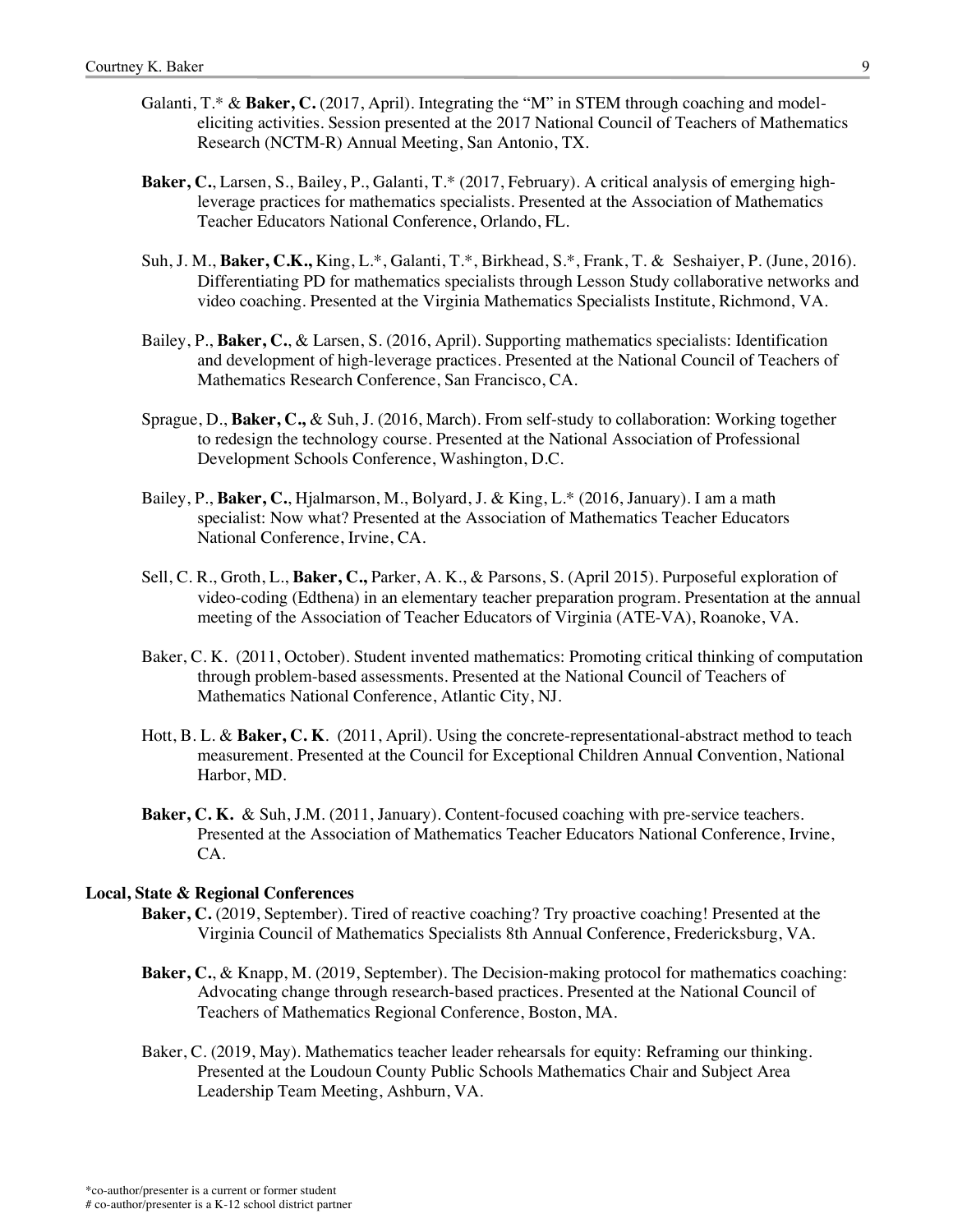- Baker, C. (2019, April). Developing a collaborative vision for mathematics instruction. Presented at the Mathematics Specialist Mentoring Workshop for Virginia Commonwealth University Noyce Fellows, Richmond, VA.
- **Baker, C.,** Escaboar, M.#, & Barnhill, K.# (2019, March). Model-eliciting activities and STEM integration in the primary grades. Presented at the Virginia Council of Teachers of Mathematics Conference, Farmington, VA.
- **Baker, C.**, & Knapp, M. (2019, March). Advocate for math: Intentional collaboration with other instructional leaders. Presented at the Virginia Council of Teachers of Mathematics Conference, Farmington, VA.
- **Baker, C.**, Speaks, J.#, Metcalf, J.#, March, A.#, Collins, K.#, Charnley, K.#, & Singletary, R.# (2019, March). Keep math at the center of STEM integration via model-eliciting activities. Presented at the Virginia Council of Teachers of Mathematics Conference, Farmington, VA.
- **Baker, C., Wallace, C.#, & Teets, A.# (2019, March). Using clinical interviewsto guide instruction.** Presented at the Virginia Council of Teachers of Mathematics Conference, Farmington, VA.
- Stamberg, B.\* & **Baker, C.** (2019, March). I don't understand! What do they want me to do? Connecting representations. Presented at the Virginia Council of Teachers of Mathematics Conference, Farmington, VA.
- Knapp, M. & **Baker, C.** (2018, November). The decision-making protocol for mathematics coaching: A tool to empower mathematics teacher leaders. Presented at the National Council of Teachers of Mathematics Regional Conference, Seattle, VA.
- **Baker, C.** & Knapp, M. (2018, September). Working with administrators: Intentionally planning advocacy. Presented at the Virginia Council of Mathematics Specialists 7th Annual Conference, Fredericksburg, VA.
- **Baker, C.** & Knapp, M. (2018, March). Intentionally move instruction forward: Balancing content, context & *Principles to Actions*. Session presented at the Virginia Council of Teachers of Mathematics Annual Conference.
- Graham, J.#, Baker, M.#, Huntley, K.#, Marsh, A.#, Flake, S#. & **Baker, C.** (2018, March). Modeleliciting activities: Maintaining a math focus in STEM integration. Session presented at the Virginia Council of Teachers of Mathematics Annual Conference.
- **Baker, C.** & Knapp, M. (2018, February). Enhancing your coaching practice: The decision-making protocol for mathematics coaching. Presented at the Fairfax County Public Schools Elementary Mathematics Resource Teacher Meeting, Fairfax, VA.
- **Baker, C.,** Hayden, K.\*, & Willerth, S.\* (2017, September). The decision-making protocol for mathematics coaching: Enhancing mathematics coaching and intentionally enacting Principles to Actions. Presented at the Virginia Council of Mathematics Specialists 6th Annual Conference, Culpepper, VA.
- Suh, J., Birkhead, S.\*, Galanti, T.\*, Freeman, P., Gillen, L., **Baker, C.,** Frank, T., & Seshiayer, P. (2017, September). Coaching for powerful math classrooms using problems to unpack the learning trajectories. Presented at the Virginia Council of Mathematics Specialists 6th Annual Conference, Culpepper, VA.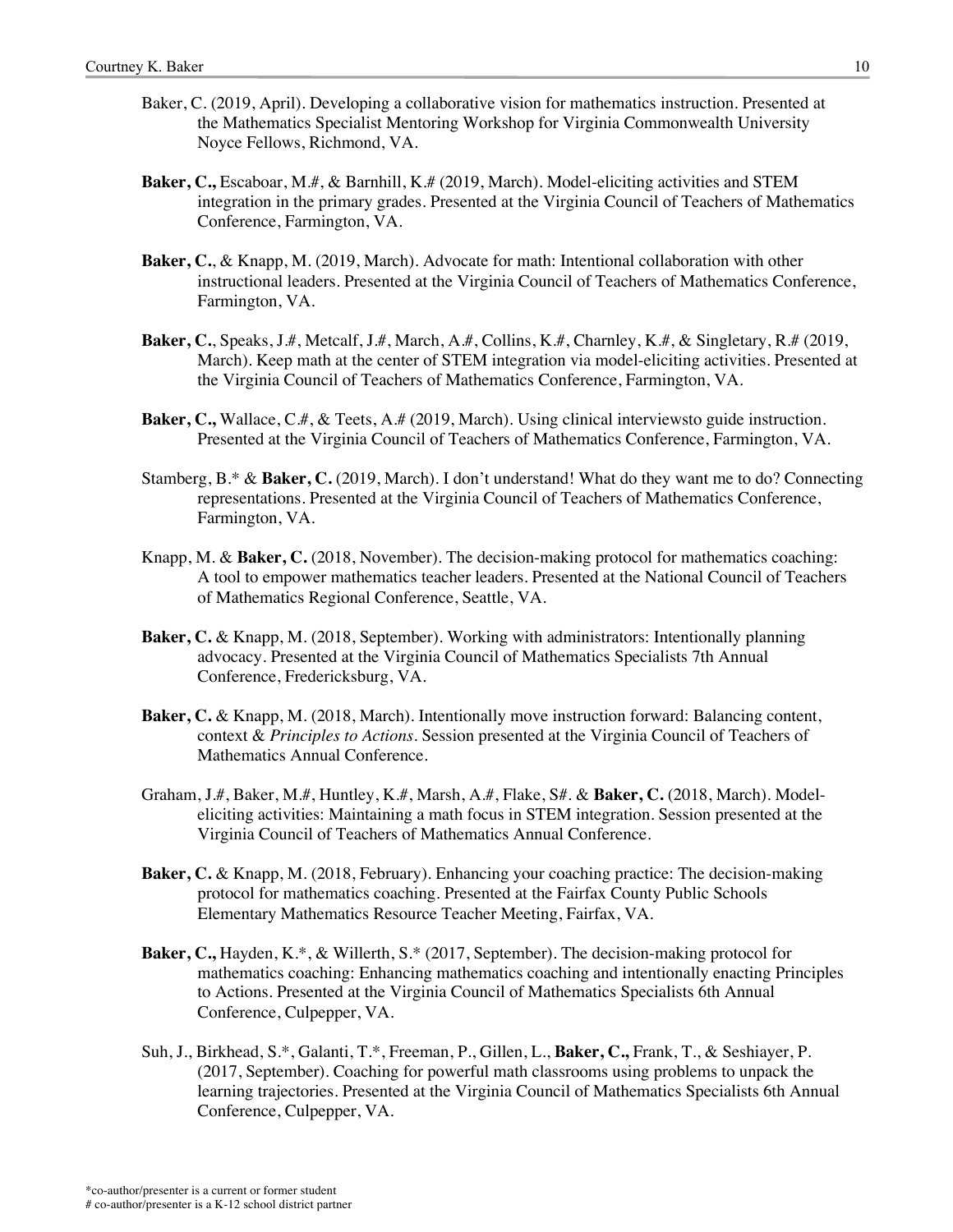- Wills, T. & **Baker, C.** (2017, September). Strategies to make online teaching better than face to face. Presented at the annual George Mason University Innovations of Teaching and Learning Conference, Fairfax, VA.
- **Baker, C.** & Galanti, T.\* (2017, March). Process as product: STEM integration through model-eliciting activities. Session presented at the Virginia Council of Teachers of Mathematics Annual Conference.
- **Baker, C.**, Galanti, T.\*, Eaglen, A.\*, Clovis, J.\*, Krajeski, B.\*, Miknis, A.,\* Suh, J., Seshaiyer, P., & Frank, T. (2017, March). Making instructional shifts: Targeted professional development on coaching. Session presented at the Virginia Council of Teachers of Mathematics Annual Conference.
- Frank, T., Farmer, R.\*, Tripathi, A.\*, Suh, J., **Baker, C.**, & Seshaiyer, P. (2017, March). Broadening participation for English learners in mathematics. Session presented at the Virginia Council of Teachers of Mathematics Annual Conference.
- Seshaiyer, P., Suh, J., **Baker, C.**, Frank, T., Birkhead, S.,\* Galanti, T.,\* Burrell, E.\*, Taylor, E.\*, & Wiseman, B.\* (2017, March). Ducks and sheep to minotaurs and pegasi: Algebraic thinking grades 2-11. Session presented at the Virginia Council of Teachers of Mathematics Annual Conference.
- **Baker, C. K**. & Galanti, T. M.\* (2016, October). Implementing MEAs to achieve STEM integration. Presented at the 5th annual Virginia Military Institute STEM Education Conference, Lexington, VA.
- Smucny, D., **Baker, C. K.,** & Tripathy, M. (2016, September). Teaching strategies to promote imagination and creativity through student choice. Presented at the annual George Mason University Innovations of Teaching and Learning Conference, Fairfax, VA.
- Bailey, P. R. & **Baker, C. K.** (2016, March). Math specialists/coaches: Support through networking. Presented at the annual Virginia Council of Teachers of Mathematics Conference, Stafford, VA.
- **Baker, C. K.,** Smucny, D., & Tripathy, M. (2015, September). Beyond the discussion board: Increasing participation and engagement in synchronous and asynchronous learning environments. Presented at the annual George Mason University Innovations of Teaching and Learning Conference, Fairfax, VA.
- Baker, C. K. (2013, March). Differentiate and engage to make the math workshop work for you. Presented at the annual Virginia Council of Teachers of Mathematics Regional Conference, Virginia Beach, VA.
- **Baker, C. K.** & Lee, C. (2012, April). Exploring our available resources: Probability and statistics. Presented at the Westfield Pyramid Mathematics Institute, Chantilly, VA.
- **Baker, C. K.** & Lee, C. (2012, February). Exploring our available resources: Measurement and geometry. Presented at the Westfield Pyramid Mathematics Institute, Chantilly, VA.

**Baker, C. K.** & Wyland, R. (2012, January). Addition for the primary grades: Putting it all together.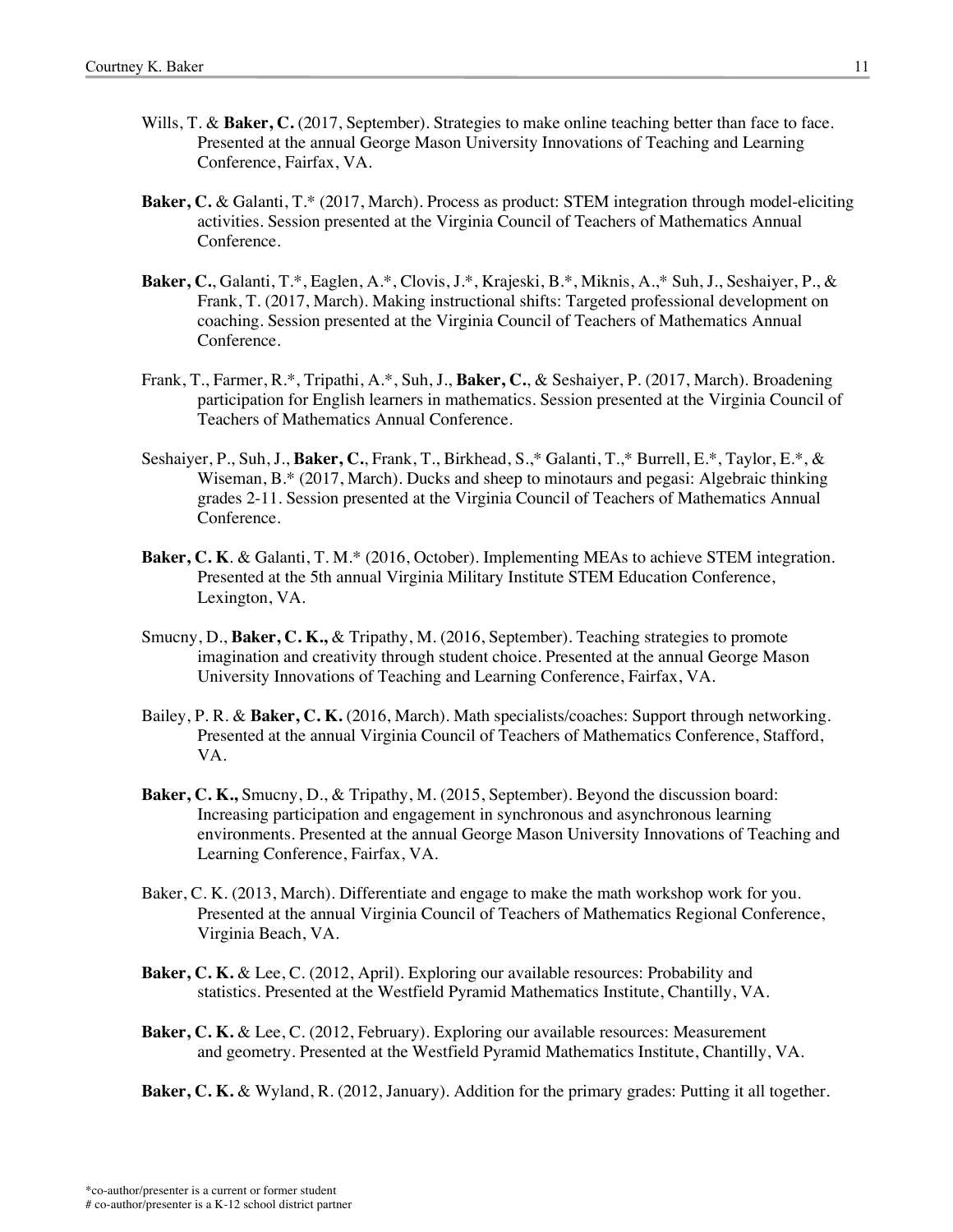Presented at the Fairfax County Public School Elementary Mathematics Lead Conference, Lorton, VA.

- **Baker, C. K.** & Wills, T. (2011, April). Using Glogster to enhance student understanding. Presented at the annual Battlefields of Northern Virginia Council of Teachers of Mathematics Regional Conference, Manassas, VA.
- Baker, C. K. (2011, March). Student invented mathematics: Promoting critical thinking of computation through problem-based assessments. Presented at the annual Virginia Council of Teachers of Mathematics Conference, Harrisonburg, VA.
- Baker, C. K. (2010, March). Using a teacher book club to gain mathematical understanding. Presented at the annual Virginia Council of Teachers of Mathematics Regional Conference, Richmond, VA.
- Baker, C. K. (2008, January). Implementing problem solving in the primary classroom. Presented at the Fairfax County Public School Elementary Mathematics Lead Conference, Fairfax, VA.
- Baker, C. K. (2007, January). Invented mathematics: A unique approach to mathematics. Presented at the Fairfax County Public School Elementary Mathematics Lead Conference, Fairfax, VA.

### **ACADEMIC TEACHING AND ADVISING**

#### **PhD in Education Program**

*George Mason University*

EDCI 855: Mathematics Education Leadership Research on Teaching and Learning EDCI 994: Advanced Internship in Education

#### **Master's Program for K-8 Mathematics Specialists (Online Synchronous/Hybrid)**

*George Mason University*

EDCI 645: Curriculum in Mathematics Education Leadership EDCI 644: Assessment in Mathematics Education Leadership

EDCI 646: School Change in Mathematics

EDCI 666: Research in Mathematics Education Leadership

EDCI 702: Internship in Mathematics Education Leadership

# **Elementary Mathematics Licensure and Master's Program**

*George Mason University* EDCI 552: Math Methods for the Elementary Classroom EDCI 790: Internship in Elementary Education; University Facilitator

# **Teaching Culturally, Linguistically Diverse & Exceptional Learners Program**

*George Mason University* EDUC 513: Teaching Math in International Settings

# **COMPLETE Center Courses: Continuing Education in Mathematics Education**

*George Mason University*

MATH 600: Assessing Math Learning and Modeling Math in Primary Grades MATH 600: Modeling Math Ideas Across Learning Progressions MATH 600: TRANSITIONS Algebraic Thinking MATH 600: TRANSITIONS Proportional Reasoning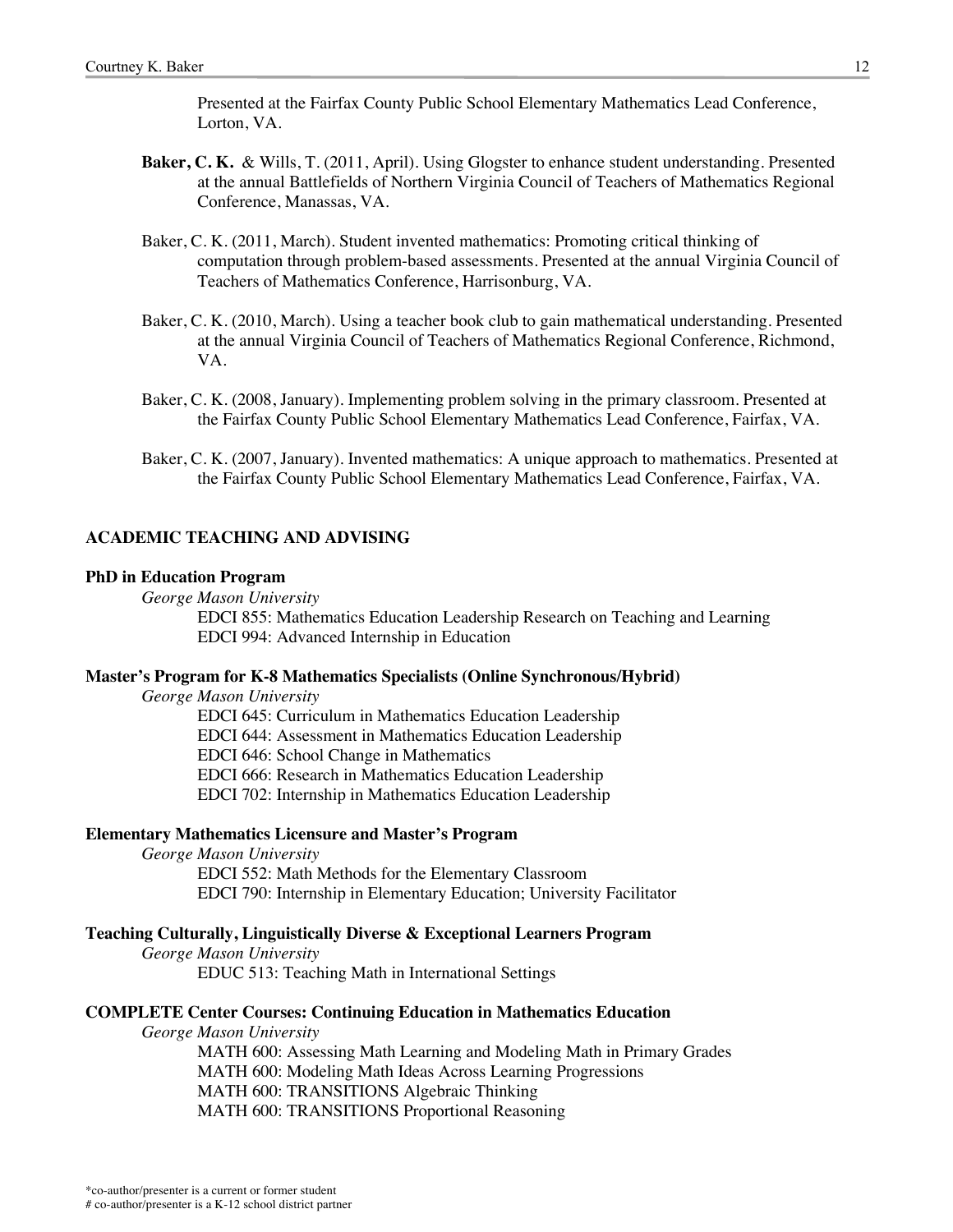## MATH 600: TRANSITIONS Geometric and Spatial Reasoning

#### **Guest Lectures**

*George Mason University*

EDRS 825: Advanced Research Methods in Self-study (Spring 2019) EDRS 810: Problems and Methods in Education Research (Fall 2019)

# **Student Supervision**

Doctoral Dissertation Committees Terrie Galanti (GMU, member); Summer 2018-Summer 2019

Doctoral Advising Committees Terrie Galanti (GMU, member); 2016-2018 Sara Birkhead (GMU, member); 2016-2018 Cassie Cook Eatmon (GMU, member); Spring 2018-present

# **COMMUNITY TEACHING AND PROFESSIONAL DEVELOPMENT WORKSHOPS**

- Baker, C. K. (2019, May). Considering actions for equity in mathematics. Presented at Loudoun County Public Schools Secondary Mathematics Department Chair Professional Development, Loudoun, VA.
- Baker, C. K. (2016, August). Integration of STEM in mathematics. Presented at Manassas City Public Schools Professional Development Day, Osborne High School, Manassas City, VA.
- **Baker, C. K.** & Galanti, T.\* (2016, June 27-30). STEM in math. Presented at Manassas City Public Schools Curriculum Development Week, MCPS Instructional Headquarters, Manassas City, VA.
- Baker, C. K. (2015, August). Structuring your RTI to engage in mathematics: K-4. Presented at Manassas City Public Schools Professional Development Day, Metz Middle School, Manassas City, VA.
- Baker, C. K. (2015, August). Structuring your RTI to engage in mathematics: 5-8. Presented at Manassas City Public Schools Professional Development Day, Metz Middle School, Manassas City, VA.
- Baker, C. K. (2015, March). The VRES math program: Understanding where we came from and knowing where we are going. Presented at Virginia Run Elementary School, Centreville, VA.
- Baker, C. K. (2015, January). A brand new start: Looking back and moving forward. Presented at Cesar Chavez Public Charter School for Public Policy, Washington, D.C.
- Baker, C. K. (2014, November). Facilitating mathematical discourse: A continued conversation. Presented at Cesar Chavez Public Charter School for Public Policy, Washington, D.C.
- Baker, C. K. (2014, October). Facilitating mathematical discourse: Lesson study reflection. Presented at Cesar Chavez Public Charter School for Public Policy, Washington, D.C.
- Baker, C. K. (2014, September). Facilitating mathematical discourse. Presented at Cesar Chavez Public Charter School for Public Policy, Washington, D.C.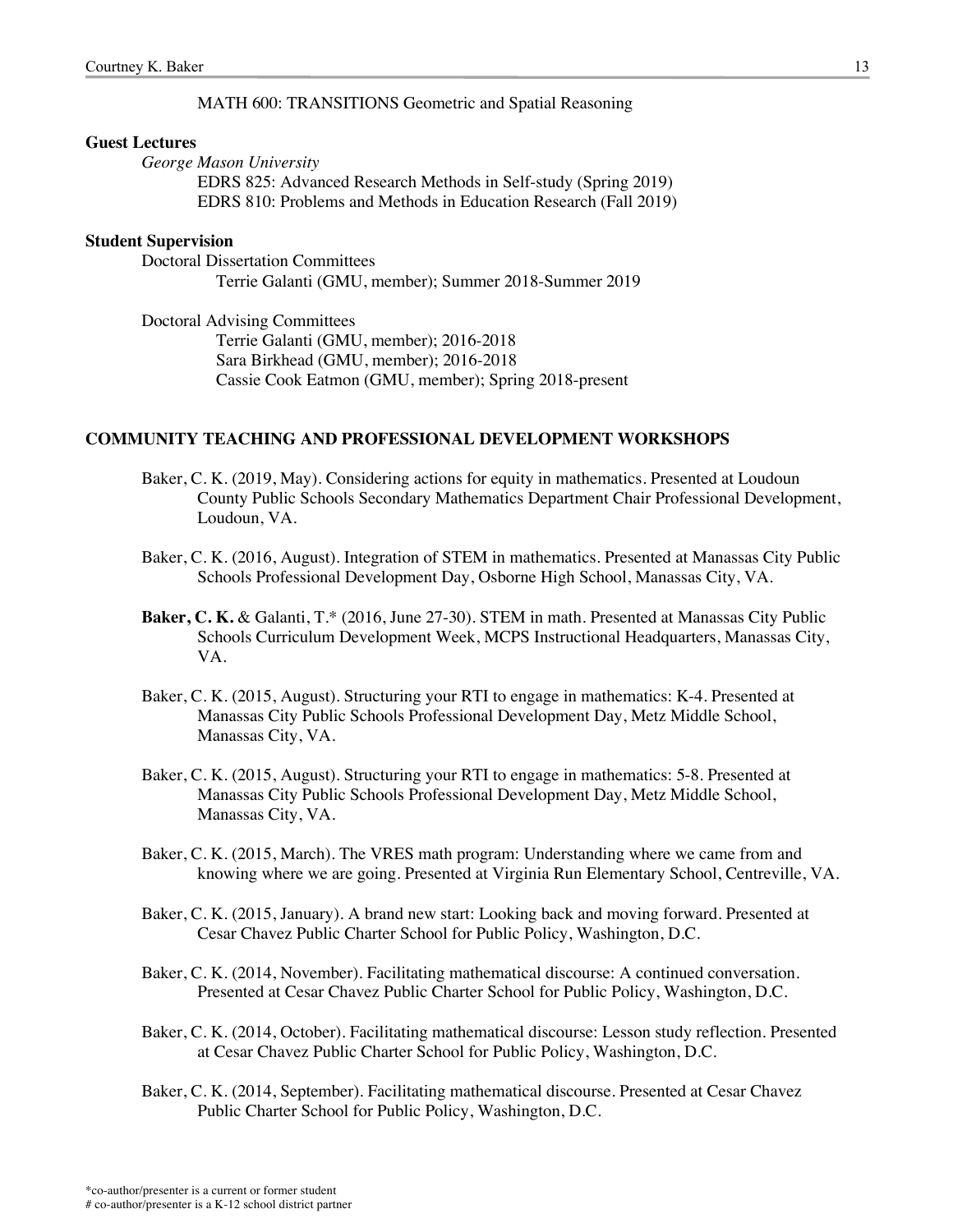Baker, C. K. (2013, November). Facilitating professional learning communities. Presented at the initial George Mason University Mathematics Specialist Institute, Fairfax, VA.

# **ACADEMIC AND COMMUNITY SERVICE**

#### **Service to the Field**

## *Editorial and Grants Duties*

National Science Foundation Reverse Site Panel; PIRE (Fall 2018) National Science Foundation Review Panel; DRK-12 (Spring 2017) Editorial Board, *The Journal of Mathematics and Science: Collaborative Explorations* (2019 – present) Editorial Review Board, *International Journal of Web-based Learning and Teaching Technologies* (2017-2019)

#### *Journal Reviewer*

Reviewer, *Mathematics Teacher: Learning and Teaching PreK-12* (2018-present) Reviewer, *Mathematics Teacher Educator* (2018-present) Reviewer, *Virginia Mathematics Teacher Journal* (2017-present) Reviewer, *National Council of Supervisors of Mathematics* (2017, July) Reviewer, *Psychology of Mathematics Education – North America* (2019, 2017, 2016, May) Reviewer, *American Educational Research Association* (2016 & 2015, August) Reviewer, *Teaching Children Mathematics* (2011-2019) Assistant Editor, *School-University Partnerships* (2014-2018)

#### *Leadership in Professional Organizations and Associations*

| 2019-present Nominated | <b>Board Member</b>                         |
|------------------------|---------------------------------------------|
|                        | Virginia Mathematics and Science Coalition  |
| 2019-present Nominated | <b>Board Member</b>                         |
|                        | Virginia Council of Mathematics Specialists |
| Nominated              | 4-Year College Representative               |
|                        | Virginia Council of Teachers of Mathematics |
|                        |                                             |

#### *Professional Organizations and Associations*

American Educational Research Association (AERA) Association of Mathematics Teacher Educators (AMTE) Association of Teacher Education (ATE) National Council of Teachers of Mathematics (NCTM) National Council of Supervisors of Mathematics (NCSM) Virginia Council of Mathematics Specialists (VACMS) Virginia Council of Teachers of Mathematics (VCTM) Virginia Association of Mathematics Teacher Educators (VA-AMTE)

#### **Service to the University/ College** *George Mason University*

| Spring 2017           | Chair   | Mathematics Education Leadership Search Committee           |
|-----------------------|---------|-------------------------------------------------------------|
| Fall 2017             | Member  | Advanced Professional Teacher Development and International |
|                       |         | <b>Education Outlook Coordinator Search Committee</b>       |
| 2016-present Co-Chair |         | Standards 1 & 2 Advanced Programs CAEP Working Group        |
| January 2016          | Invited | PhD Student Curriculum Vitae Workshop                       |
| 2015-2017             | Invited | New Faculty Orientation Planning Committee                  |
|                       |         |                                                             |